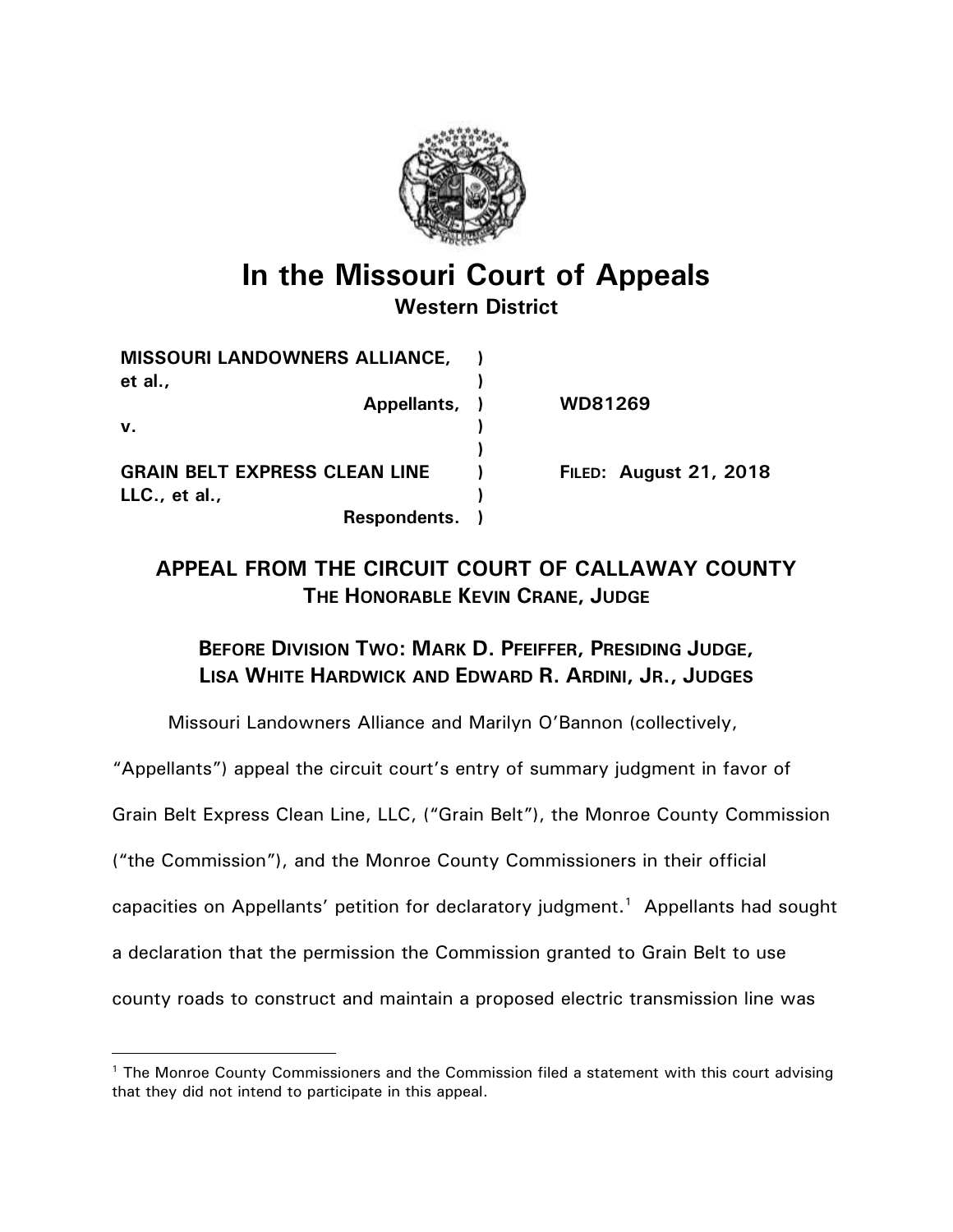void due to Sunshine Law violations. The court granted summary judgment on the basis that Appellants' claims were barred by the statute of limitations. On appeal, Appellants contend the court erred in granting summary judgment because Grain Belt failed to properly plead the statute of limitations as an affirmative defense and the record did not resolve the critical disputed fact issue of when the Sunshine Law violations were ascertainable. For reasons explained herein, we affirm.

#### *FACTUAL AND PROCEDURAL HISTORY*

Grain Belt is proposing to build a high-voltage electric transmission line from western Kansas to Indiana, a distance of approximately 750 miles. The portion of the proposed line in Missouri would travel approximately 206 miles and cross eight counties in northern Missouri. To build the Missouri segment of the line, Section 229.100, RSMo  $2016<sup>2</sup>$  requires Grain Belt to obtain the assent of the county commissions in each of the eight counties where it proposes to build the line on or across county roads or highways. The route of the line as proposed by Grain Belt would cross at least one public road or highway in Monroe County. On December 12, 2011, representatives of Grain Belt appeared before the Commission at a public meeting to "discuss possible installation of wind energy transmission lines."

Seven months later, at a public meeting on July 30, 2012, Grain Belt sought the Commission's Section 229.100 assent to construct its transmission facilities on and across the county's public roads. The Commission gave its assent during this meeting, granting Grain Belt permission to "construct, erect, place, maintain, own

<sup>2</sup> All statutory references are to the Revised Statutes of Missouri 2016.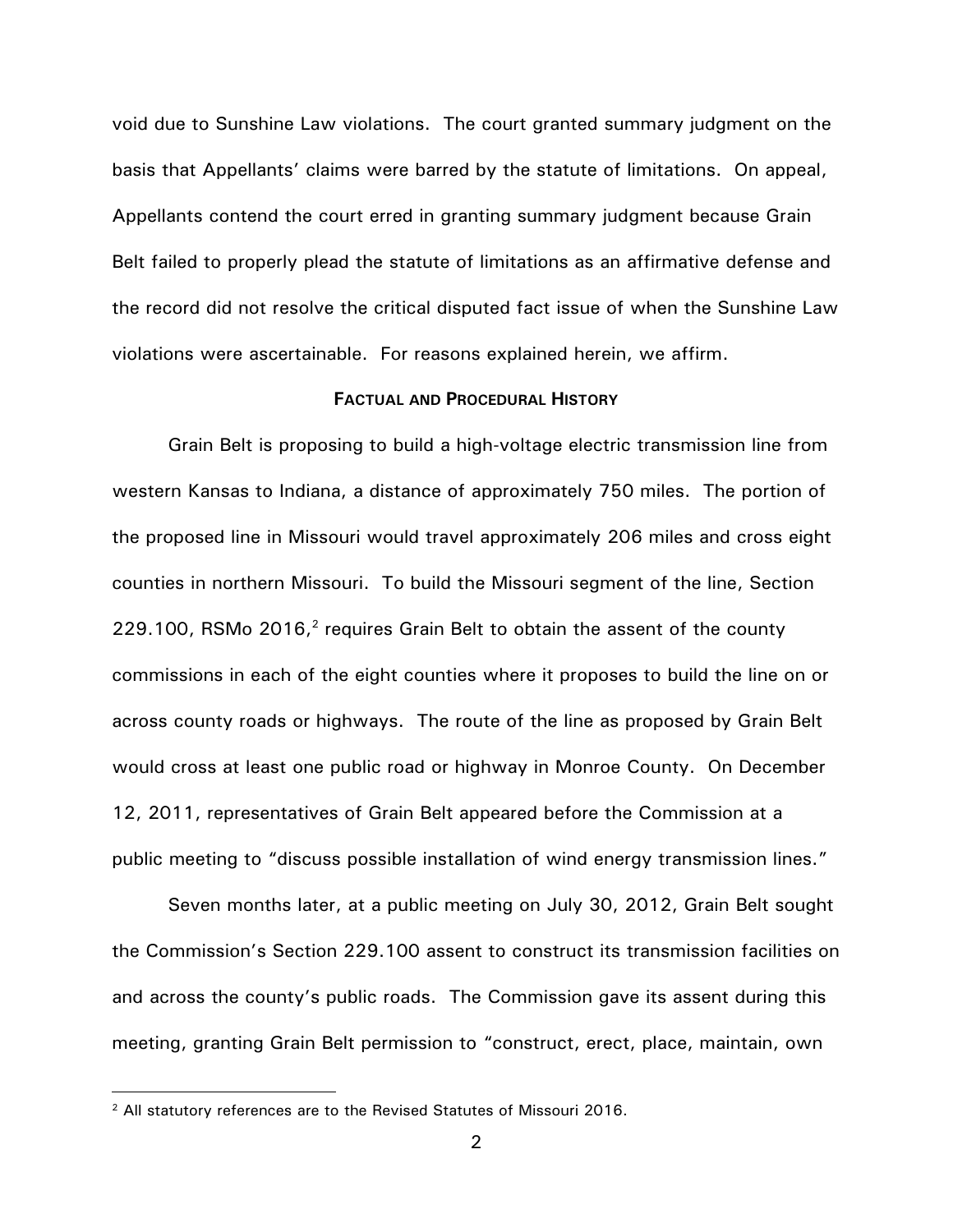and operate poles, lines, and other conduits, conductors and associated structures and equipment for utility purposes through, along, across, under and over the county maintained roads and highways of the County of Monroe, Missouri." The Commission's public notice of its agenda for the July 30, 2012 meeting did not mention Grain Belt, its proposed transmission line, or its request for the Commission's Section 229.100 assent. The minutes of the July 30, 2012 public meeting noted that the "Commission issued an order pursuant to Section 2909.100 [sic] RSMo 2000 to grant preliminary permission for access to Clean Line Energy Partners for utility purposes." The minutes did not include a record of the votes taken on that action.

At the Commission's August 3, 2012 public meeting, the Commission approved the minutes from the July 30, 2012 meeting. On August 9, 2012, the minutes of both the Commission's July 30, 2012 and August 3, 2012 meetings were published on page eight of the *Monroe County Appeal*, a local weekly newspaper of general circulation in Monroe County.

Representatives of Grain Belt appeared before the Commission at its June 17, 2013 public meeting to discuss the project. On July 12, 2013, the Commission signed a resolution in support of the project. The minutes of that meeting stated that the Commission signed such a resolution, and those minutes were published in the *Monroe County Appeal*.

On July 28, 2014, Missouri Landowners Alliance, which is a nonprofit corporation formed in early 2014 for the purpose of opposing the Grain Belt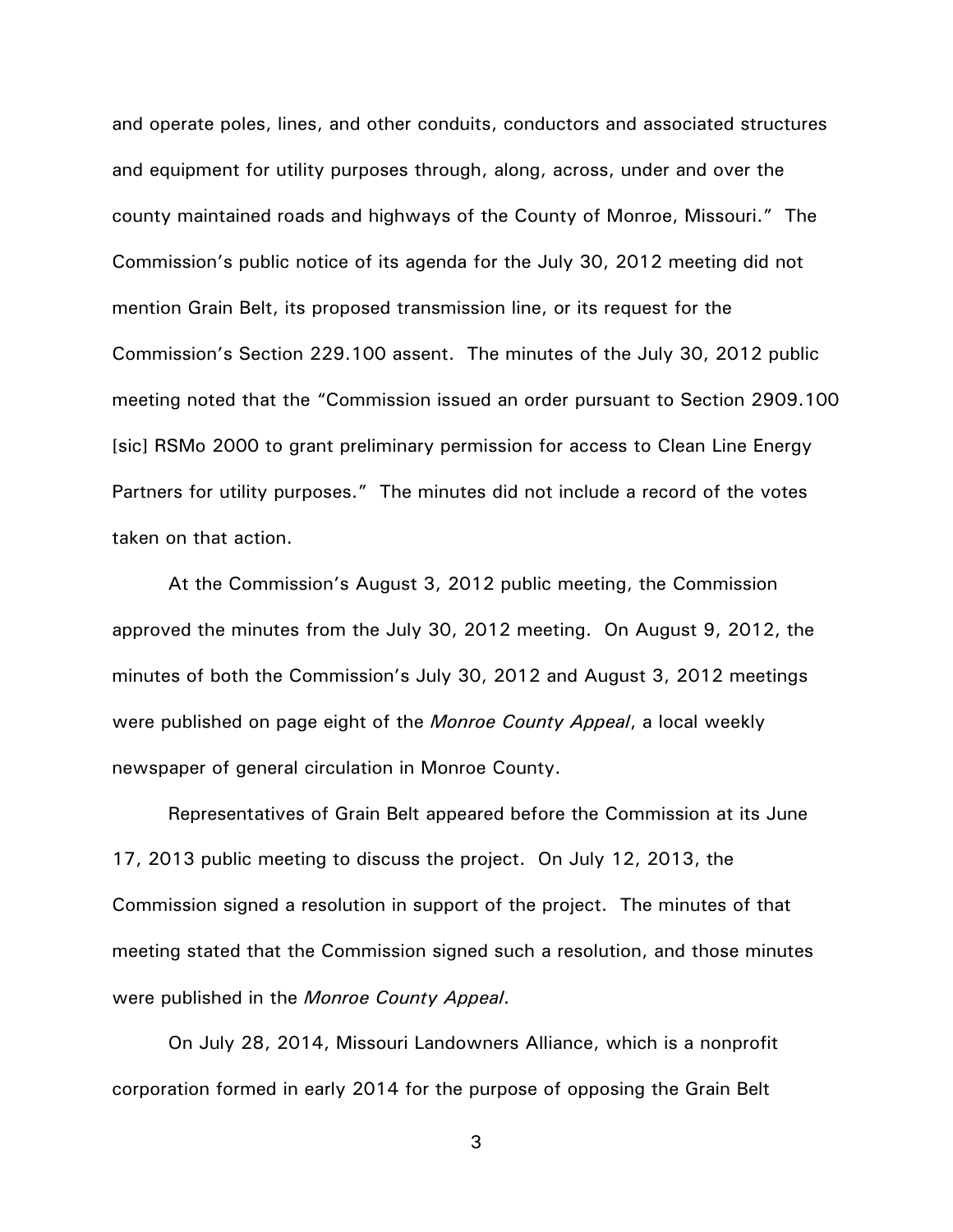project, and Marilyn O'Bannon, who owns property on the right-of-way of the proposed line in Monroe County, filed a petition for declaratory judgment in Monroe County. In their petition, Appellants asked the court to declare that the permission the Commission granted to Grain Belt on July 30, 2012, was invalid and void because it was issued in violation of the Sunshine Law, Chapter 610, RSMo. $^3$ Specifically, Appellants asserted that, because the notice of the agenda for the July 30, 2012 meeting "made no mention of the issuance of a franchise or similar authority to Grain Belt to use the county roads," the Commission's assent to Grain Belt that was issued during that meeting was invalid and void under the Sunshine Law.

In its first amended answer to the petition, Grain Belt raised the affirmative defense of the statute of limitations. Grain Belt asserted that Appellants' claims were barred by Section 610.027.5, which provides, in pertinent part, that a suit for enforcement of the Sunshine Law "shall be brought within one year from which the violation is ascertainable and in no event shall it be brought later than two years after the violation." Grain Belt alleged that Appellants knew or should have known of the Commission's Section 229.100 assent issued to Grain Belt "sometime between July 30, 2012 and August 2013." Therefore, Grain Belt asserted that Appellants filed the suit after the limitations period had already run.

 $3$  Appellants also asserted that, even if the Commission's permission was validly granted, the Commission rescinded this permission on January 24, 2014. The circuit court found this purported rescission to be "irrelevant," and the effectiveness of the purported rescission is not at issue in this appeal.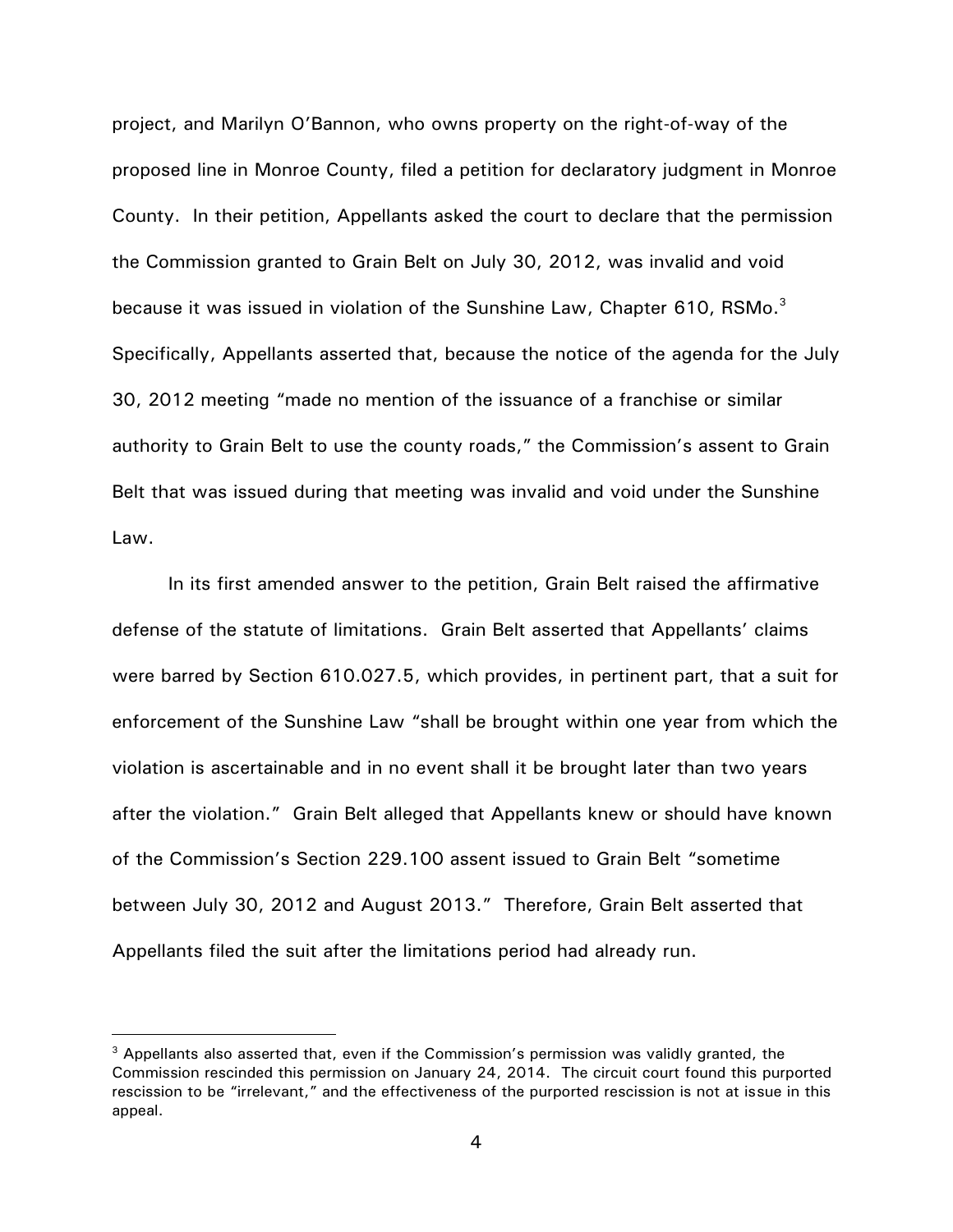Appellants filed a motion for summary judgment in which they asserted that there were no genuine issues of fact as to whether the permission that the Commission gave was void because the permission was issued in violation of the Sunshine Law. Specifically, Appellants alleged that there were no genuine issues of fact regarding (1) whether the Commission violated Section 610.020.1 by not mentioning anything about Grain Belt or its proposed transmission line as an item to be considered on its notice of the agenda for the July 30, 2012 meeting; and (2) whether the Commission violated Section 610.020.7 by not including in the minutes from that meeting a record of the votes taken on the Commission's action to grant Section 229.100 assent to Grain Belt. Grain Belt filed suggestions in opposition to the Appellants' summary judgment motion in which it argued that the statute of limitations barred the assertion of Appellants' Sunshine Law violation claims. The court entered an order denying Appellants' motion for summary judgment, finding that genuine issues of material fact remained regarding when the statute of limitations began to run for the alleged Sunshine Law violations.

Shortly thereafter, the Monroe County judge assigned to the case recused herself, and the case was transferred to another judge and moved to Callaway County. The circuit court in Callaway County held another hearing on Appellants' motion for summary judgment. Following the hearing, the court found that, even though there appeared to be "no disagreement among the parties" that the Commission violated the Sunshine Law in the two respects alleged by Appellants in their summary judgment motion, there was a genuine issue of fact remaining as to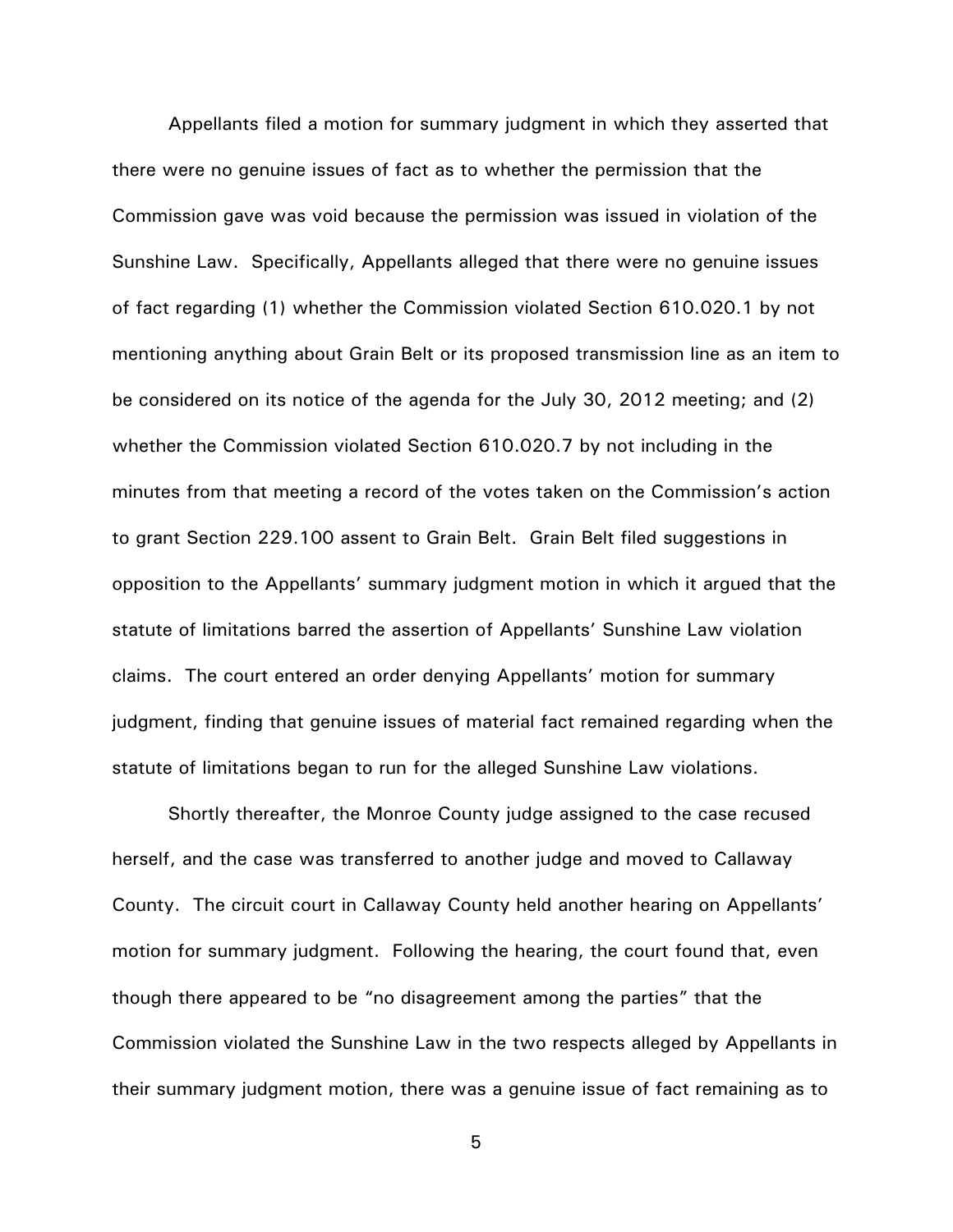whether Appellants' petition was barred by the statute of limitations. The court stated that it was willing to hear and decide this question of fact in a bench trial but would leave the decision with the parties as to how to proceed.

After a period of additional discovery, Grain Belt filed a motion for summary judgment. In its motion, Grain Belt argued that the undisputed material facts established that the one-year statute of limitations barred Appellants' claims because the Sunshine Law violations were objectively ascertainable, at the very latest, on July 12, 2013, when the Commission signed a public resolution in support of the Grain Belt project during its public meeting. Appellants filed their petition over one year later, on July 28, 2014. In their response, Appellants argued that Grain Belt failed to preserve the statute of limitations defense by not properly pleading it in its answer and that factual disputes remained which precluded summary judgment.

Following a hearing before a different judge in Callaway County, the court entered summary judgment in favor of Grain Belt. In its judgment, the court found that the prior Callaway County judge had resolved the issue of the sufficiency of Grain Belt's pleading of the statute of limitations defense in favor of Grain Belt, and the court declined to reexamine that issue. The court further found that the Commission's Sunshine Law violations were objectively ascertainable by the general public, as well as by a reasonable person using reasonable diligence, on at least four separate dates set forth in Grain Belt's summary judgment motion. The latest of these dates was July 12, 2013, which was over one year before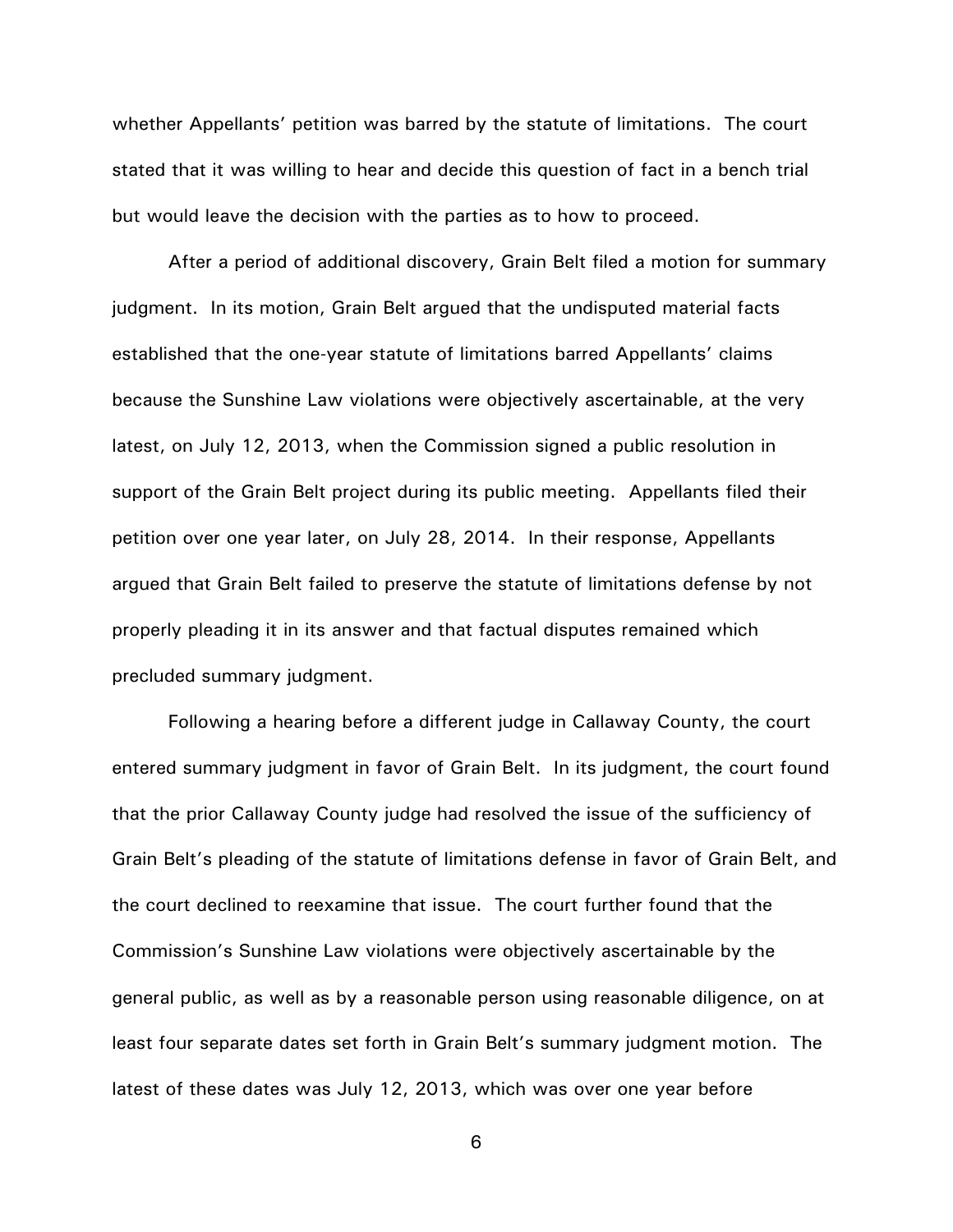Appellants filed suit. Therefore, the court granted Grain Belt's motion for summary judgment. Appellants filed this appeal.

#### *STANDARD OF REVIEW*

Appellate review of summary judgment is essentially *de novo*. *ITT Commercial Fin. Corp. v. Mid-Am. Marine Supply Corp.*, 854 S.W.2d 371, 376 (Mo. banc 1993). We review the record in the light most favorable to the party against whom the judgment was entered. *Wills v. Whitlock*, 139 S.W.3d 643, 646 (Mo. App. 2004). However, we take as true the facts set forth in support of the summary judgment motion unless contradicted by the non-movant's response. *ITT*, 854 S.W.2d at 376.

Summary judgment is appropriate when there are no genuine issues of material fact and the movant is entitled to judgment as a matter of law. Rule 74.04(c). Where, as in this case, the movant is the defendant, the movant establishes the right to judgment as a matter of law by showing one of the following:

(1) facts negating any one of the claimant's elements necessary for judgment; (2) that the claimant, after an adequate period of discovery, has not been able to--and will not be able to--produce evidence sufficient to allow the trier of fact to find the existence of one of the claimant's elements; or (3) facts necessary to support his properly pleaded affirmative defense.

*Roberts v. BJC Health Sys*., 391 S.W.3d 433, 437 (Mo. banc 2013). We will affirm a summary judgment under any theory supported by the record. *Id*.

#### *ANALYSIS*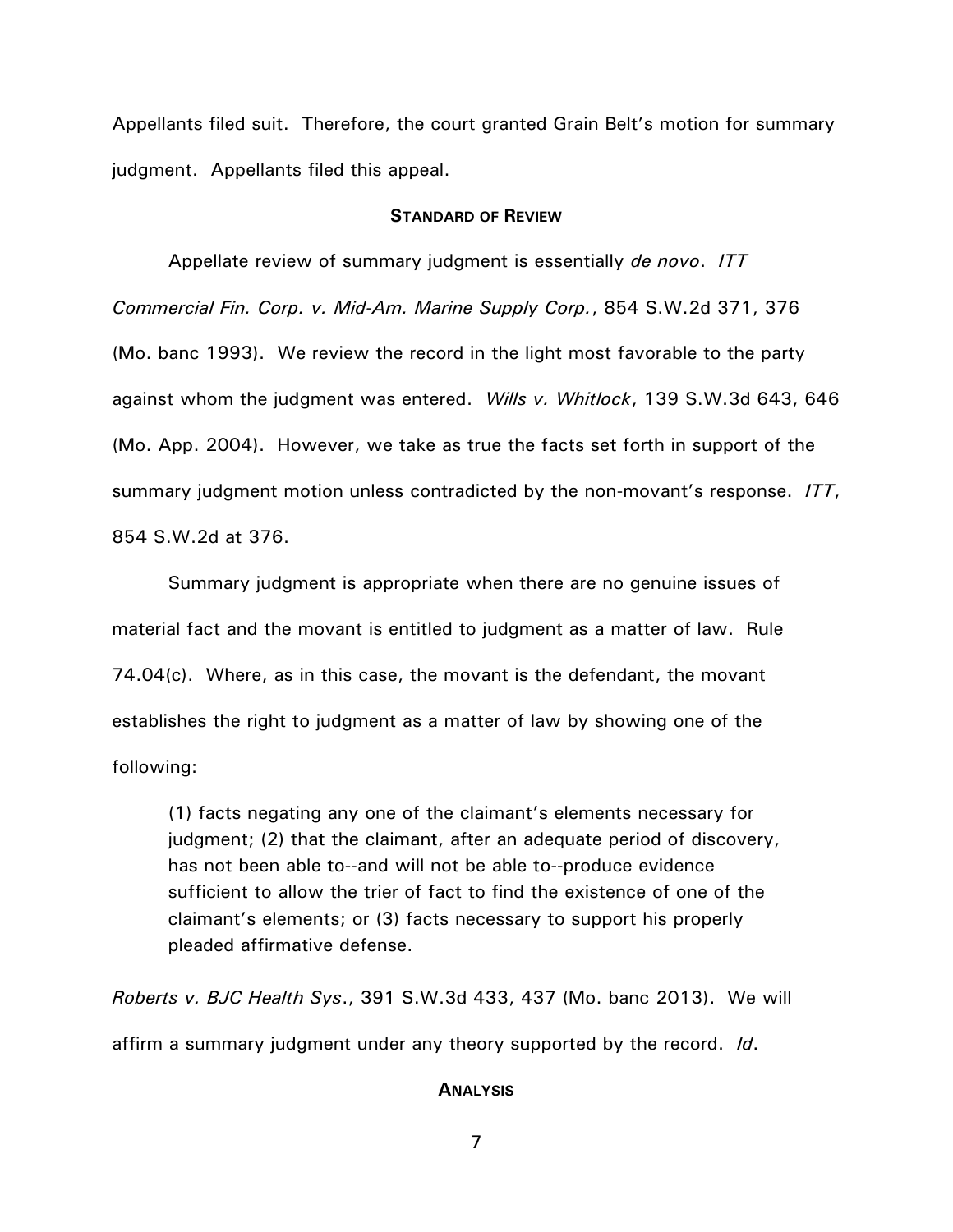In Point I, Appellants contend the court erred in granting summary judgment in favor of Grain Belt based on its affirmative defense that the statute of limitations barred Appellants' claims. Appellants argue that Grain Belt waived that affirmative defense by not properly pleading it in its first amended answer.

Rule 55.08 requires a party to "set forth all applicable affirmative defenses" by providing "a short and plain statement of the facts showing that the pleader is entitled to the defense." "Bare legal assertions are insufficient to plead an affirmative defense." *Reverse Mortg. Solutions, Inc. v. Estate of Hunter*, 479 S.W.3d 662, 668 (Mo. App. 2015). Where a party pleads only conclusory statements without pleading the specific facts required to support the affirmative defense, the party has failed to adequately raise the affirmative defense, and it fails as a matter of law. *Id*. The purpose of this rule is "to ensure that an opposing party is informed of and prepared to address the issues being raised by the defense." *Dieser v. St. Anthony's Med. Ctr.*, 498 S.W.3d 419, 429 (Mo. banc 2016). With regard to a statute of limitations affirmative defense in particular, "the defending party 'must plead the very provision on which [it] depends.'" *Scott v. King*, 510 S.W.3d 887, 893 (Mo. App. 2017) (quoting *Bateman v. Platte Cty*., 363 S.W.3d 39, 42 (Mo. banc 2012)).

In their petition, Appellants alleged that the Commission's assent to Grain Belt was issued in violation of the Sunshine Law because the Commission failed to mention, in its notice of the agenda for the July 30, 2012 meeting, that it was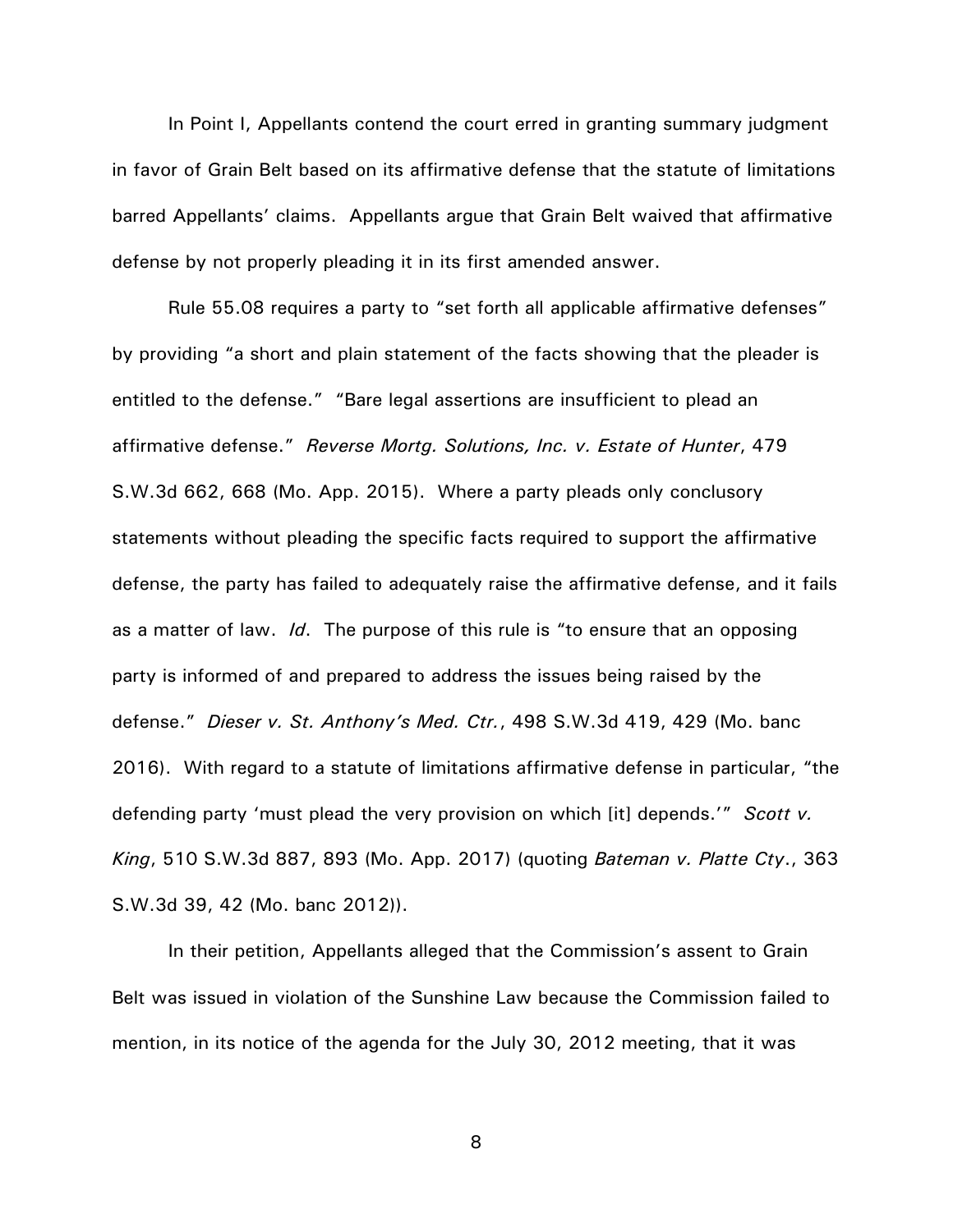considering granting permission to Grain Belt to use the county roads. $4$  In its first amended answer to this claim, Grain Belt asserted the affirmative defense of statute of limitations, stating:

Plaintiffs' claims are barred by the applicable statute of limitations, including the provisions of Section 610.027.5. Plaintiffs knew or should have known of the Section 229.100 assent or consent issued to Defendant Grain Belt Express by the Monroe County Commission sometime between July 30, 2012 and August 2013. Plaintiffs filed this suit after the limitations period already ran.

Grain Belt satisfied the requirement that it plead the provision on which it was depending by citing Section 610.027.5, which requires that a suit for enforcement of the Sunshine Law be brought within one year from which the violation is ascertainable. To support its contention that this statute barred Appellants' claims, Grain Belt asserted that Appellants knew or should have known of the Section 229.100 assent "sometime between July 30, 2012 and August 2013."

Appellants argue this was insufficient to factually support Grain Belt's statute of limitations defense because the event that triggered the running of the statute was not when the Commission's issuance of its assent became ascertainable but, rather, when the Commission's Sunshine Law violation became ascertainable. While Appellants are correct that the event that triggered the running of the statute was when the Commission's Sunshine Law violation became

<sup>4</sup> Appellants did not raise the other Sunshine Law violation, which was the Commission's failure to include a record of the votes taken in the minutes of the July 30, 2012 meeting, in their petition. Appellants asserted this Sunshine Law violation for the first time in their motion for summary judgment.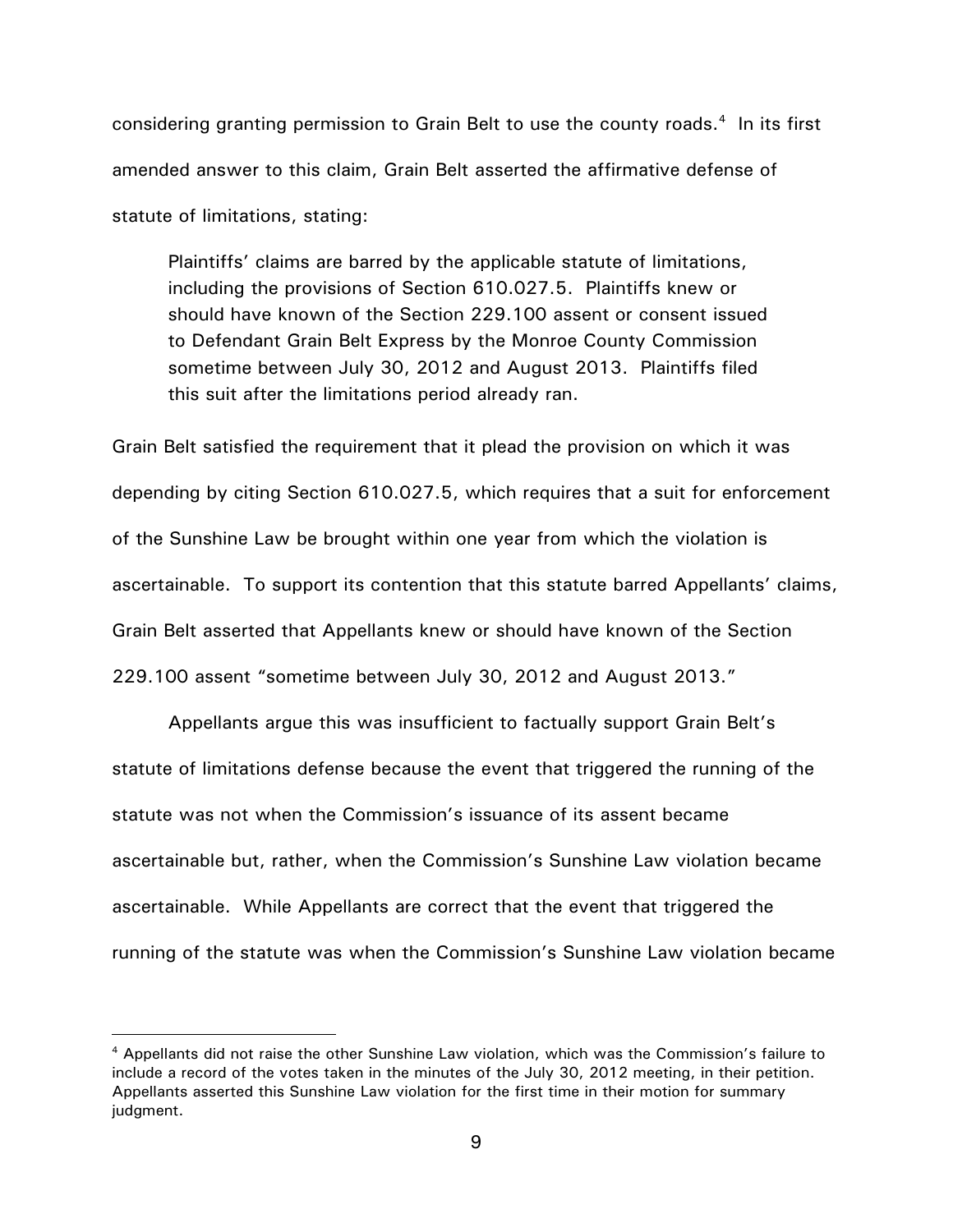ascertainable, that event also happened to be when the Commission's action -- the giving of its assent -- became ascertainable. As further explained in our discussion of Point II, *infra*, when it was ascertainable that the Commission issued its assent to Grain Belt during the July 30, 2012 meeting, it was also ascertainable that the notice of agenda for that meeting failed to mention that the Commission was considering that action.

Nevertheless, Appellants argue that Grain Belt was required to plead facts showing how or why Appellants should have known, between July 30, 2012 and August 2013, that the Commission had given its assent to Grain Belt. We disagree. While a party pleading an affirmative defense must allege ultimate facts, the party does not need to allege evidentiary facts. *Int'l Div., Inc. v. DeWitt & Assocs., Inc.*, 425 S.W.3d 225, 229 (Mo. App. 2014). Facts explaining how or why Appellants should have known within the time frame alleged that the Commission granted its assent and, in doing so, violated the Sunshine Law, are evidentiary facts. Here, Grain Belt alleged the ultimate facts that Appellants' claims were barred by the statute of limitations set forth in Section 610.027.5 because Appellants should have known, between July 30, 2012 and August 2013, that the Commission granted its assent, and Appellants filed their petition after the statute of limitations had run. $5$  These facts were sufficient to ensure that

<sup>&</sup>lt;sup>5</sup> That Grain Belt pleaded ultimate facts and not bare legal conclusions distinguishes this case from the cases cited by Appellants in their brief. *See, e.g., ITT*, 854 S.W.3d at 383; *Peterson v. Discover Prop. & Cas. Ins. Co*., 460 S.W.3d 393, 410-11 (Mo. App. 2015); *Ditto, Inc. v. Davids*, 457 S.W.3d 1, 15 (Mo. App. 2014); *Delacroix v. Doncasters, Inc.*, 407 S.W.3d 13, 38 (Mo. App.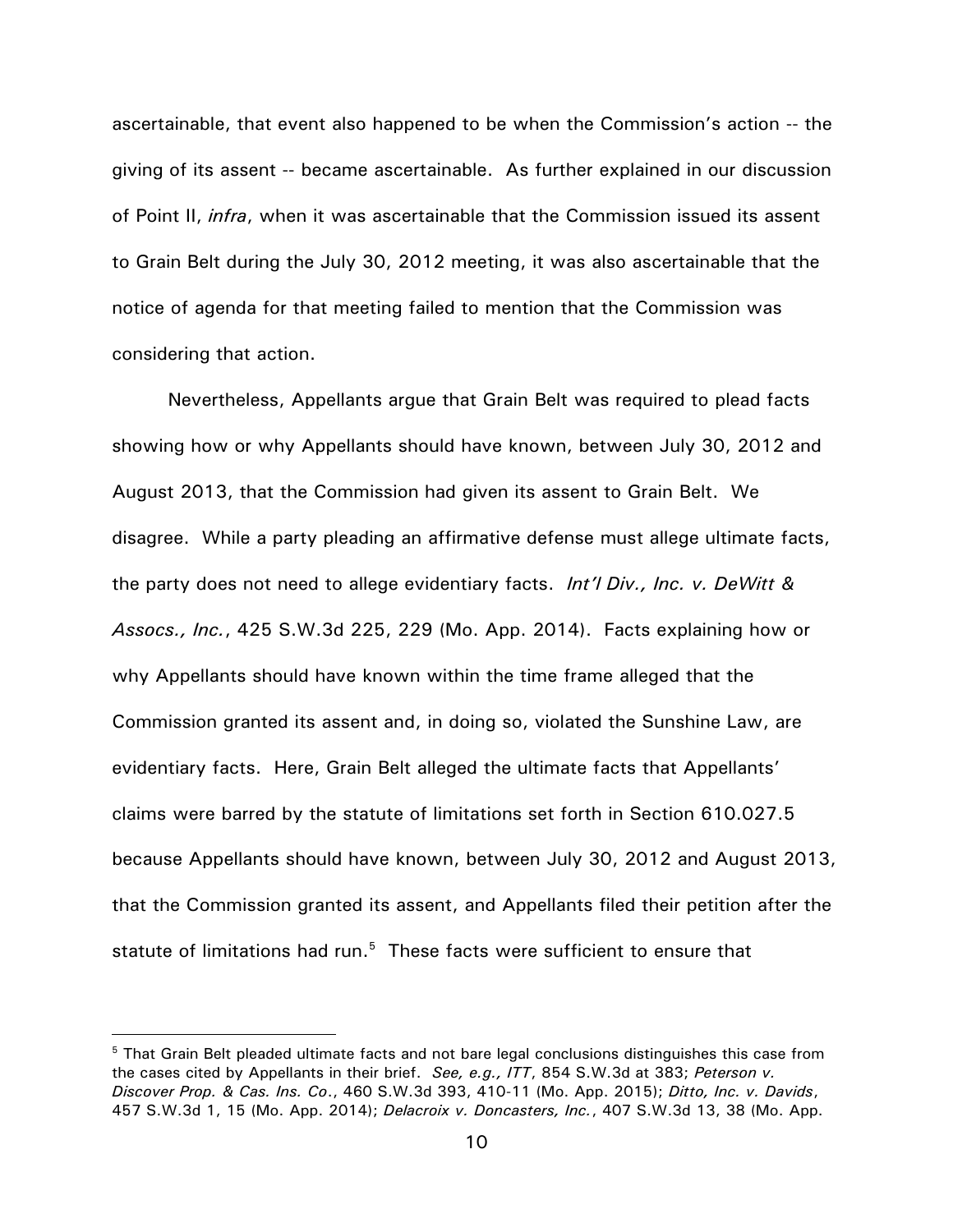Appellants were informed of and prepared to address the issues being raised by Grain Belt in its statute of limitations affirmative defense. Point I is denied.<sup>6</sup>

In Point II, Appellants contend the circuit court erred in granting Grain Belt's motion for summary judgment because the record did not resolve the critical disputed fact of the date that the Sunshine Law violations were ascertainable. Appellants argue this fact remains in dispute and should be determined by a jury.

The parties disagree on the test to be applied in determining when a Sunshine Law violation is "ascertainable" under Section 610.027.5. Grain Belt asserts that the test for ascertainment is when the alleged violation objectively could have been discovered or when it was made known, while Appellants argue that the test is when a reasonable person would have been put on notice of a potentially actionable injury. These tests, however, are consistent with each other and, when applied to the undisputed facts of this case, reach the same result. To understand this, it is necessary to examine the history behind the ascertainment standard and its application to Sunshine Law violations.

<sup>2013);</sup> and *Echols v. City of Riverside*, 332 S.W.3d 207, 211 (Mo. App. 2010); and *Stewart Title Guar. Co. v. WKC Rest. Venture Co*., 961 S.W.2d 874, 884 (Mo. App. 1998).

<sup>&</sup>lt;sup>6</sup> While the appeal was pending, Grain Belt filed a supplemental legal file containing its original answer and affirmative defenses. In its brief, Grain Belt relied upon the changes in the wording of its affirmative defenses between its original answer and first amended answer to argue in its response to Point I that Appellants had waived any challenges to the sufficiency of the pleading of the affirmative defenses in Grain Belt's first amended answer. Appellants filed a motion to strike the supplemental legal file and all references to it in Grain Belt's brief. We took the motion to strike with the case. The original answer and Grain Belt's arguments regarding that answer are irrelevant to our disposition of Point I. Therefore, the motion to strike is denied.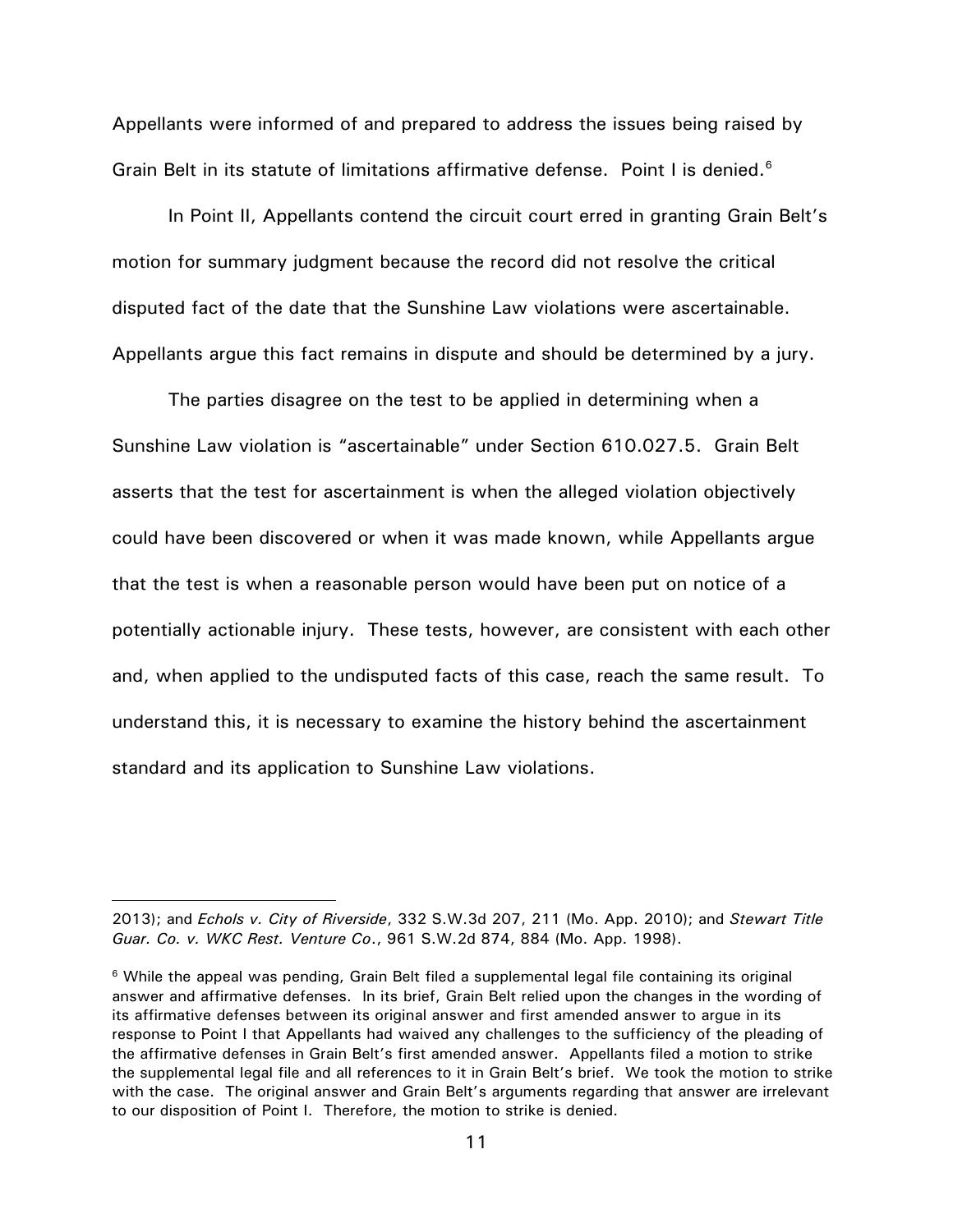This court first addressed the issue of what it means for Sunshine Law violations to be "ascertainable" in *Colombo v. Buford*, 935 S.W.2d 690, 695 (Mo. App. 1996). Because this was an issue of first impression, we sought guidance from the Supreme Court's standard for determining when damages are ascertainable for purposes of Section 516.100, the statute of limitations for civil actions. Section 516.100 provides, in pertinent part, that a civil action is deemed to accrue not "when the wrong is done or the technical breach of contract or duty occurs, but when the damage resulting therefrom is sustained and is capable of ascertainment." We noted that, in *Sheehan v. Sheehan*, 901 S.W.2d 57, 58-59 (Mo. banc 1995), our Supreme Court held that the test for determining when damages are ascertainable is an objective test, in that damages are ascertainable "when the fact of damage can be discovered or made known, rather than when a plaintiff actually discovers the injury or wrongful conduct." *Colombo*, 935 S.W.2d at 695.

Applying this standard in the context of Sunshine Law violation claims, we explained that "[t]he violation of the Sunshine Law and the damage created thereby are one in the same--a closed meeting of a public governmental body excluding the oversight by and input of the public. In other words, when the violation is ascertainable, so is the damage." *Id*. Therefore, we held that the objective standard of ascertainment that the Supreme Court applied in *Sheehan* should be applied to Sunshine Law violation claims such that the determinative question is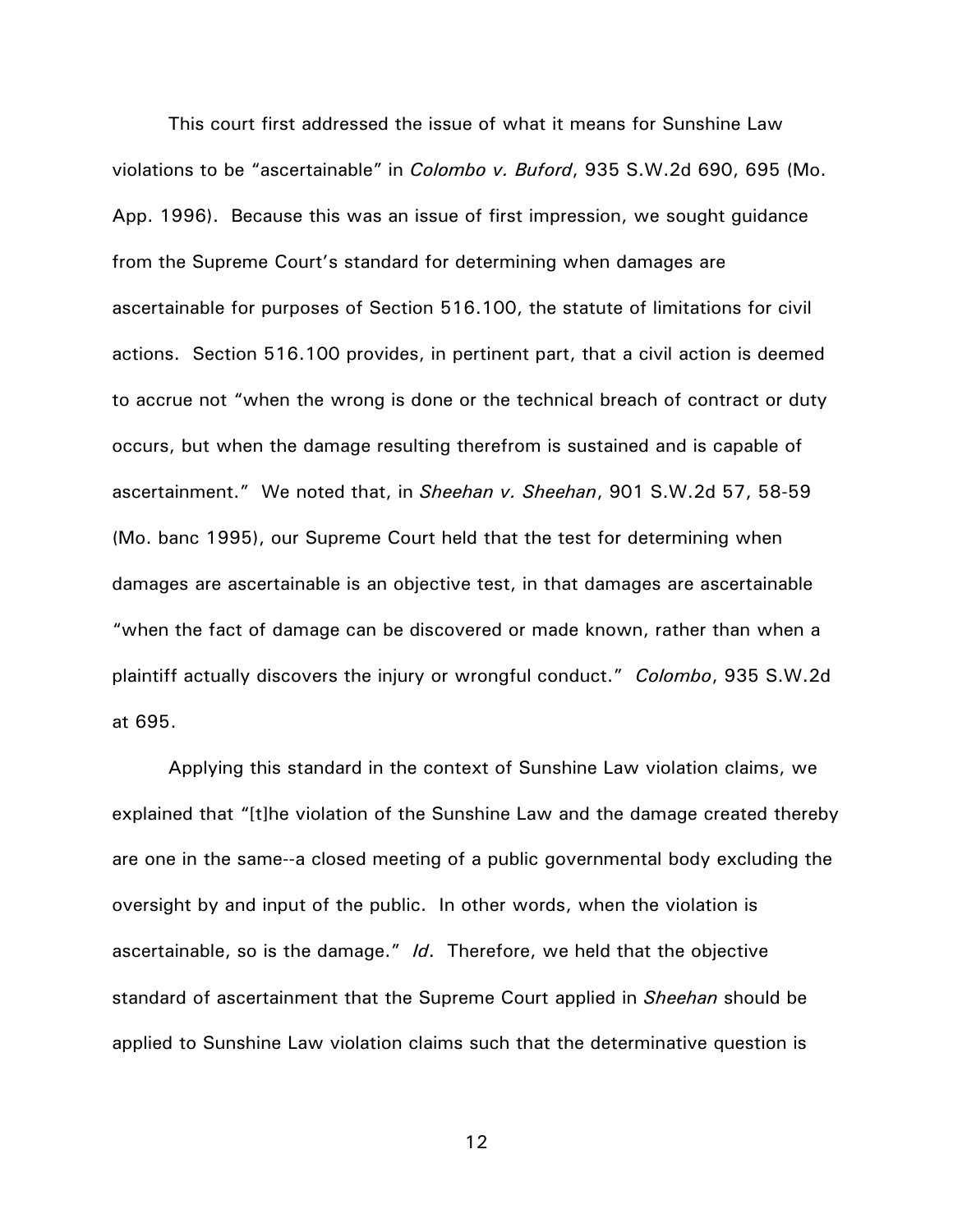when could the alleged violation have been discovered or when was it made known. *Id*.

After we decided *Colombo*, the Supreme Court discussed the ascertainment standard further in *Powel v. Chaminade College Preparatory, Inc.*, 197 S.W.3d 576, 580-84 (Mo. banc 2006). The specific issue in *Powel* was when the statute of limitations begins to run on a petition for damages based on a repressed memory of sexual abuse. *Id*. at 577. The plaintiff in *Powel* asserted that the statute should begin to run when the plaintiff becomes aware that he suffered damages, while the defendants asserted that the statute should begin to run at the time of the wrongful act. *Id*. at 581-82. The Court rejected both of these approaches, noting that the plaintiff's approach was subjective and the defendants' approach failed to account for situations where damages are not capable of ascertainment at either the time of the wrong or the time of discovery of the wrong and resulting damages. *Id*. at 581-82. Instead, the Court ruled that damages are capable of ascertainment and, therefore, the statute of limitations begins to run, "when a reasonable person would have been put on notice that an injury and substantial damages may have occurred and would have undertaken to ascertain the extent of the damages." *Id*. at 584.

Both Appellants and Grain Belt treat the standard articulated in *Powel* as a departure from the standard applied in *Sheehan* and adopted in *Colombo*. In fact, the parties appear to treat the *Powel* standard as being a subjective test that allows for consideration as to when plaintiffs *actually* learned of the injury or wrongful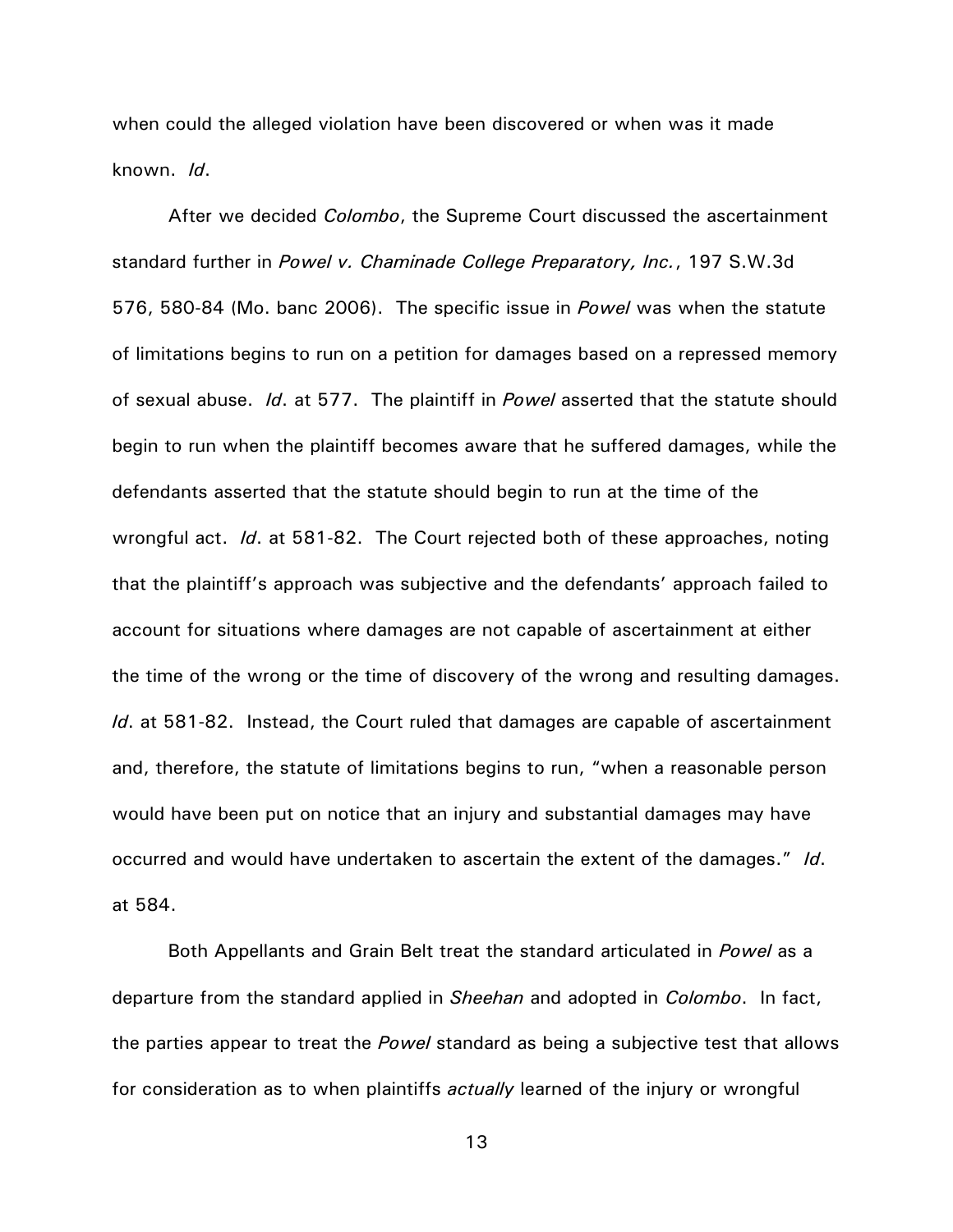conduct and damages.<sup>7</sup> They are mistaken. In *Powel*, the Court expressly stated that its standard was consistent with *Sheehan*'s approach that damages are capable of ascertainment when the plaintiff "'*objectively could have discovered or made known the fact of damage*.'" *Id*. (quoting *Sheehan*, 901 S.W.2d at 59).

Indeed, since *Powel*, the Court has referred to *Sheehan*'s "when the fact of damage can be discovered or made known" standard and *Powel*'s "when a reasonable person would have been put on notice than an injury and substantial damages may have occurred and would have undertaken to ascertain the extent of the damages" standard as being the same "objective test" for determining when damages are capable of ascertainment. *See Farrow v. Saint Francis Med. Ctr.*, 407 S.W.3d 579, 599 (Mo. banc 2013). Therefore, pursuant to *Colombo*, *Farrow*, and the cases cited therein, a Sunshine Law violation is ascertainable when the violation could have been discovered or was made known, or when a reasonable person would have been put on notice that a violation may have occurred and would have undertaken to ascertain the extent of the violation.

The undisputed facts in this case indicate that the Sunshine Law violations occurred on July 30, 2012, when the Commission issued an order granting Grain Belt the Section 229.100 assent without having included that action as an item on its agenda, and on August 3, 2012, when the Commission approved the minutes of

<sup>7</sup> Specifically, Appellants argue that, under *Powel*'s "reasonable person" standard, we should consider affidavits from O'Bannon and several members of the Missouri Landowners Alliance as to when they actually learned of the Sunshine Law violations. Grain Belt argues that we should disregard *Powel*'s "reasonable person" standard because the standard is at odds with "the objective determination of ascertainability for purposes of the statute of limitations in Section 610.027.5."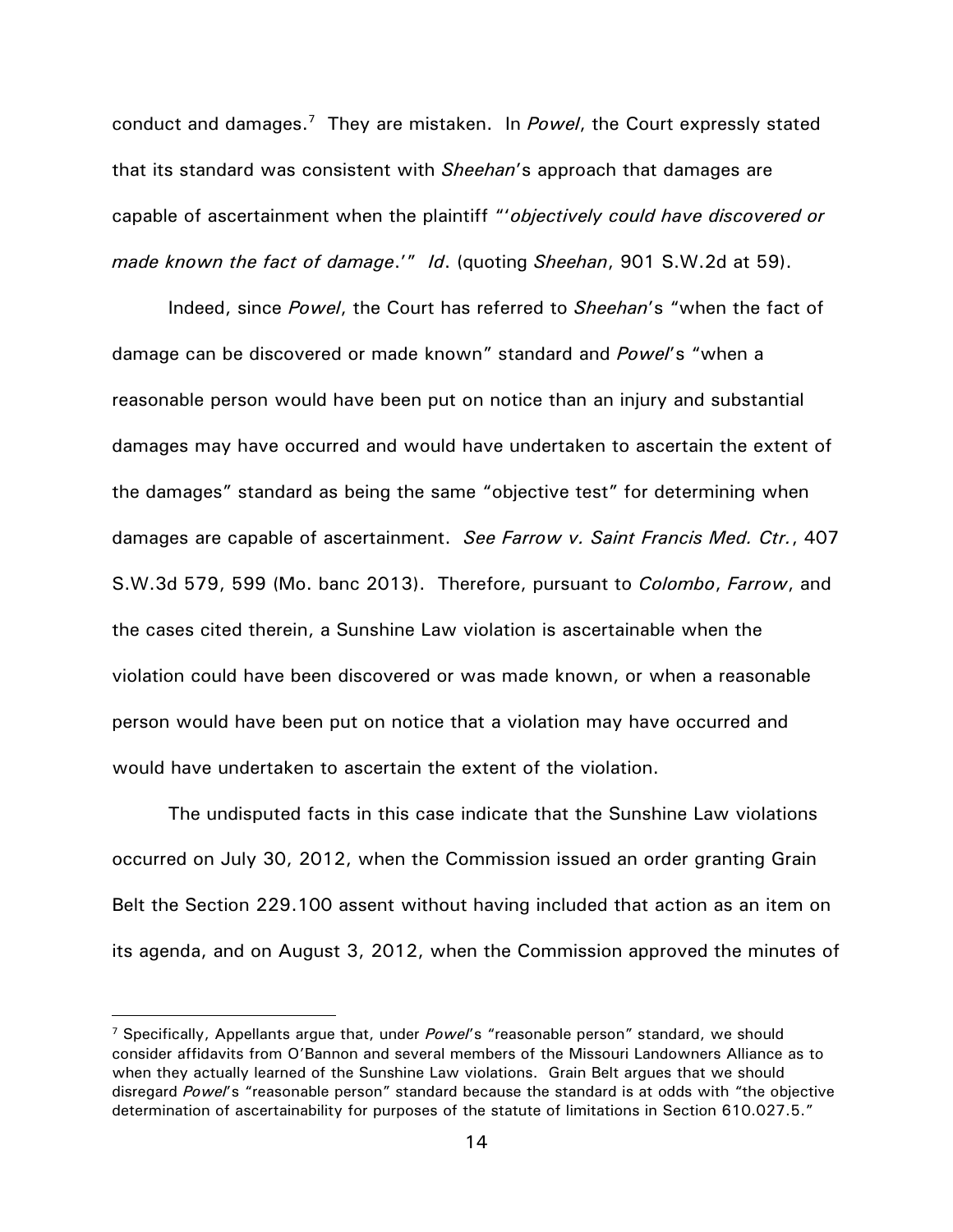the July 30, 2012 meeting even though the minutes failed to include a record of the votes on the Grain Belt action. On August 9, 2012, the minutes of the Commission's July 30, 2012 meeting were published in the *Monroe County Appeal*, a local weekly newspaper of general circulation in Monroe County. The minutes showed that the Commission issued an order granting permission to Grain Belt but did not show a record of the votes on that action.

When the minutes of the Commission's July 30, 2012 meeting were published in the local newspaper, both Sunshine Law violations could have been discovered. After seeing that the Commission granted permission to Grain Belt during the July 30, 2012 meeting, any member of the public, including Appellants, could have obtained a copy of the notice of agenda for that meeting to determine whether Grain Belt's request was included on that agenda. That the Commission failed to include a record of the votes on their action to grant permission to Grain Belt was readily apparent in the published minutes. The published minutes were sufficient to put a reasonable person on notice that one or more Sunshine Law violations may have occurred, and a reasonable person would have undertaken to ascertain the extent of those violations. Therefore, the Sunshine Law violations were ascertainable, as a matter of law, as of August 9, 2012.

Because the Sunshine Law violations were ascertainable as of August 9, 2012, Section 610.027.5 required Appellants to file their claims based upon those violations within one year from that date. Appellants filed their petition on July 28, 2014. Hence, the circuit court properly found that the statute of limitations barred